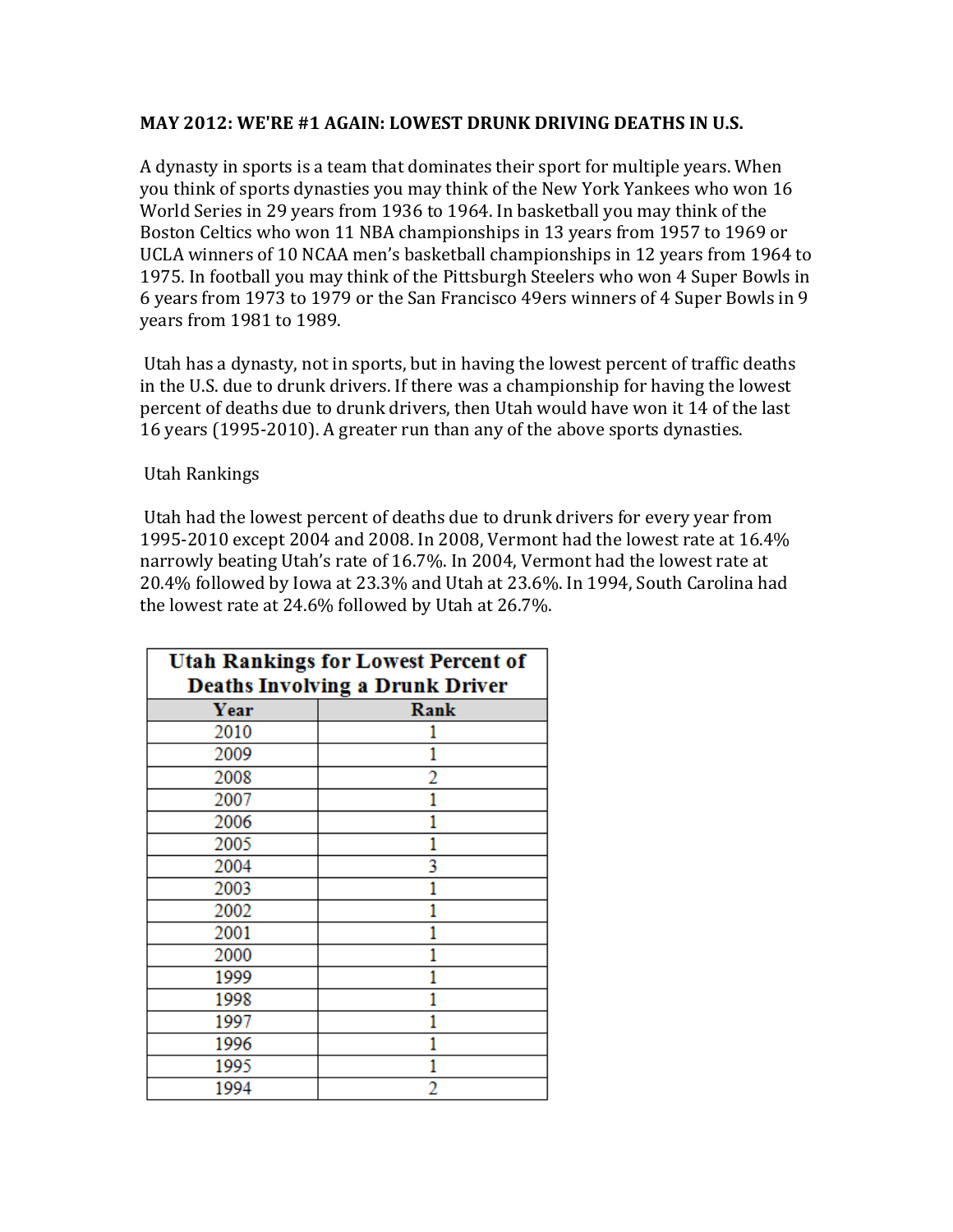## Worst State for Drunk Driving

While Utah had the best rate at 19%, North Dakota had the worst rate at 45% of deaths involving drunk drivers. If Utah had the same percent of deaths from drunk drivers as North Dakota, then there would have been an additional 62 deaths from drunk drivers in Utah. A listing of the best and worst five states follows.

| 2010 State Rankings for Drunk Driving |                |                                       |
|---------------------------------------|----------------|---------------------------------------|
| Rank                                  | <b>State</b>   | % Deaths from<br><b>Drunk Driving</b> |
| 1                                     | Utah           | 19%                                   |
| 2                                     | Oregon         | 22%                                   |
| 3                                     | Kentucky       | 23%                                   |
| 4                                     | Iowa           | 23%                                   |
| 5                                     | Maine          | 24%                                   |
|                                       | U.S. Rate      | 31%                                   |
| 46                                    | Montana        | 39%                                   |
| 47                                    | Kansas         | 39%                                   |
| 48                                    | Texas          | 42%                                   |
| 49                                    | South Carolina | 44%                                   |
| 50                                    | North Dakota   | 45%                                   |

Who are the drunk drivers?

Drunk drivers are overwhelmingly male  $(84%)$ . In regards to age, the largest age group of drunk drivers were 25-34 years (40%). Drivers under age 21 years accounted for 12% of drunk drivers in fatal crashes. There is a rapid decline of drunk drivers as age increases with no drunk drivers in fatal crashes over age 60 years. In addition 16% of drunk drivers in fatal crashes had been previously convicted of driving under the influence in the past three years.

When do drunk driver crashes occur in Utah?

While drunk driver crashes occur throughout the day, nearly two-thirds  $(63%)$  of drunk driver fatal crashes occurred between 7:00 p.m. and 4:59 a.m. Saturday and Monday were the days of the week with the highest number of drunk driver fatal crashes.

How drunk are drunk drivers in fatal crashes in Utah?

The legal limit to drive is a Blood Alcohol Concentration (BAC) under .08 grams per deciliter. Over half (56%) of the drunk drivers in fatal crashes had BAC levels at or